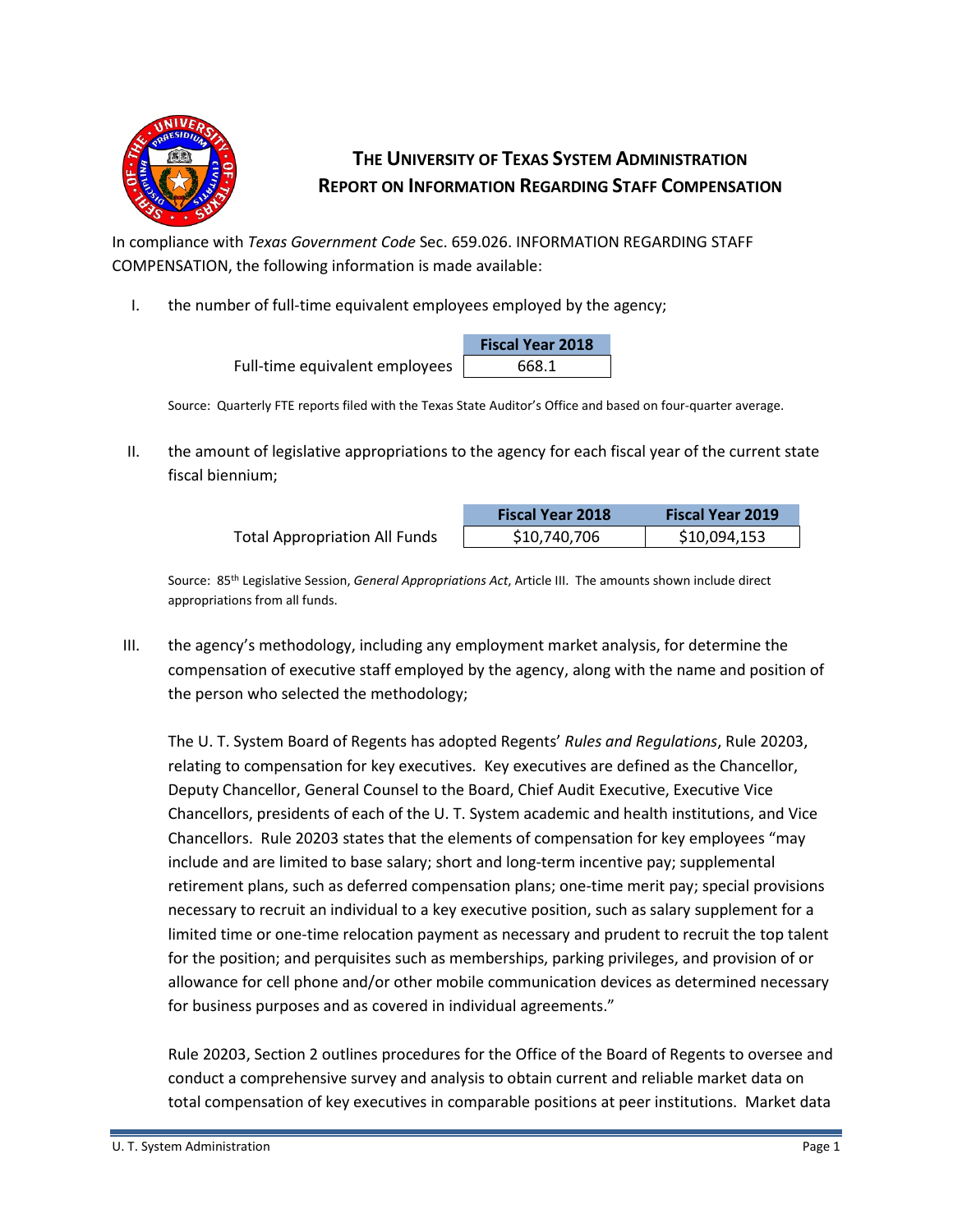is adjusted using cost of living information related to a respondent's geographic region. The survey is conducted every three years. In non-survey years, the Office of the Board of Regents is to obtain information concerning general changes in executive compensation in the marketplace, and the comprehensive survey is to be adjusted accordingly.

In August 2016, a Report of Executive Compensation was prepared by Buck Consultants related to key executives and presented to the U. T. System Board of Regents. The Office of the Board of Regents selected Buck Consultants through a competitive process to prepare the compensation analysis. In June 2018, Conduent Human Resource Consulting Services (formerly Buck Consultants) prepared a Report of President Compensation, an update to the 2016 study for institution presidents. The updated report indicated that U. T. System continues to maintain a competitive position relative to market medians for health and academic peer organizations (comparable public and private higher education systems and institutions).

Source: Conduent Human Resource Consulting Services (formerly Buck Consultants); U. T. System Regents' *Rules and Regulations*

IV. whether executive staff are eligible for a salary supplement;

The President is the only individual receiving a salary supplement meeting the requirements of the *General Appropriations Act (GAA)*, Article IX, Section 3.02. While the Chancellor is eligible for a salary supplement per the *GAA*, Article III, Special Provisions, Section 5, Paragraph 2, he is not paid from appropriated funds and as such does not technically receive a salary supplement as defined by the GAA. It is not the current policy of the U. T. System to accept gifts, grants, donations, or other consideration specifically designated by a donor for salary supplements.

V. the market average for compensation of similar executive staff in the private and public sectors;

An analysis was performed by Buck Consultants in 2016 of peer institutions and this analysis found the following for compensation as it relates to the study period:

- a. Total direct compensation for the Executive Vice Chancellor for Business Affairs, Vice Chancellor and Chief Governmental Relations Officer, Vice Chancellor for Federal Relations, Vice Chancellor for External Relations, Chief Audit Executive was found to be at or above the 90th percentile of peers.
- b. Total direct compensation for the Executive Vice Chancellor for Academic Affairs and the Vice Chancellor and General Counsel was found to be at or above the 75th percentile.
- c. There were insufficient comparative data for the Deputy Chancellor, Executive Vice Chancellor for Health Affairs, Vice Chancellor for Academic and Health Affairs, the Vice Chancellor for Strategic Initiatives and the General Counsel to the Board of Regents.

Source: Conduent Human Resource Consulting Services (formerly Buck Consultants)